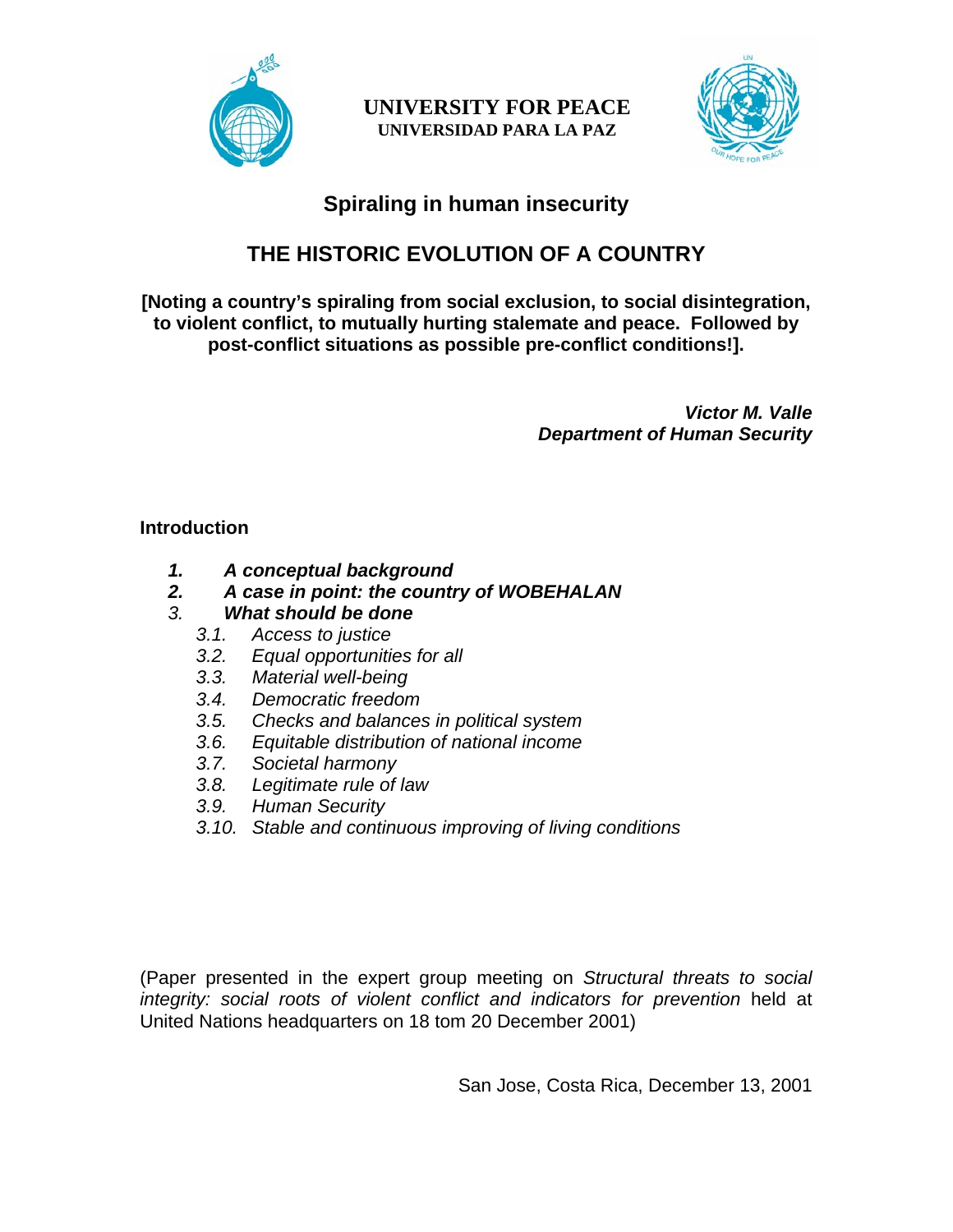#### **Introduction**

This short essay has been prepared to stimulate discussions in a meeting about structural threats to social integrity. Violent conflict is a threat to the desired social integrity, the crucial aim of a social integration paradigm. Violent conflicts have social roots. It is necessary to identify congruent indicators that allow policy makers and scholars to monitor the evolution of violence and to make proposals for preventing it.

The essay has three parts: (a) a simple conceptual background about what the author means by social integration and social integrity (of course, based on what others have said about it), including a list of ten issues which may be associated to such social conditions; (b) the historical evolution of a country (for the purposes of the exercise the case of a fictional country is presented, although the information is based on a real country) since the late XIX century land reform, that expropriated lands from peasants and indigenous, to a current social life still impregnated of hard and organized crime, with intermediates of military dictatorship, civil war, Peace Accords, and natural disasters and (c) suggestions on sources of indicators in each of the issues mentioned in (a).

#### *1. A conceptual background*

A positive approach of social integration may be adopted and followed in research and policy making endeavors. As documents of the 1995 World Summit on Social Development state, "the aim of social integration is to create 'a society for all', in which every individual, each with its rights and responsibilities, has an active role to play".

Social integration occurs when there is a harmonic performance of a society as a whole to satisfy human needs at every level, namely: basic conditions for living, safety, sense of belongingness, recognition of self-merits, and full realization of positive human potential. In brief, a happy living in freedom and solidarity

In that sense, social integration implies greater:

- *Access to justice*
- *Equal opportunities for all*
- *Material well-being*
- *Democratic freedom*
- *Checks and balances of the political system*
- *Equitable distribution of national income*
- *Societal harmony*
- *Legitimate rule of law*
- *Human security*
- *Stable and continuous improvement of living conditions.*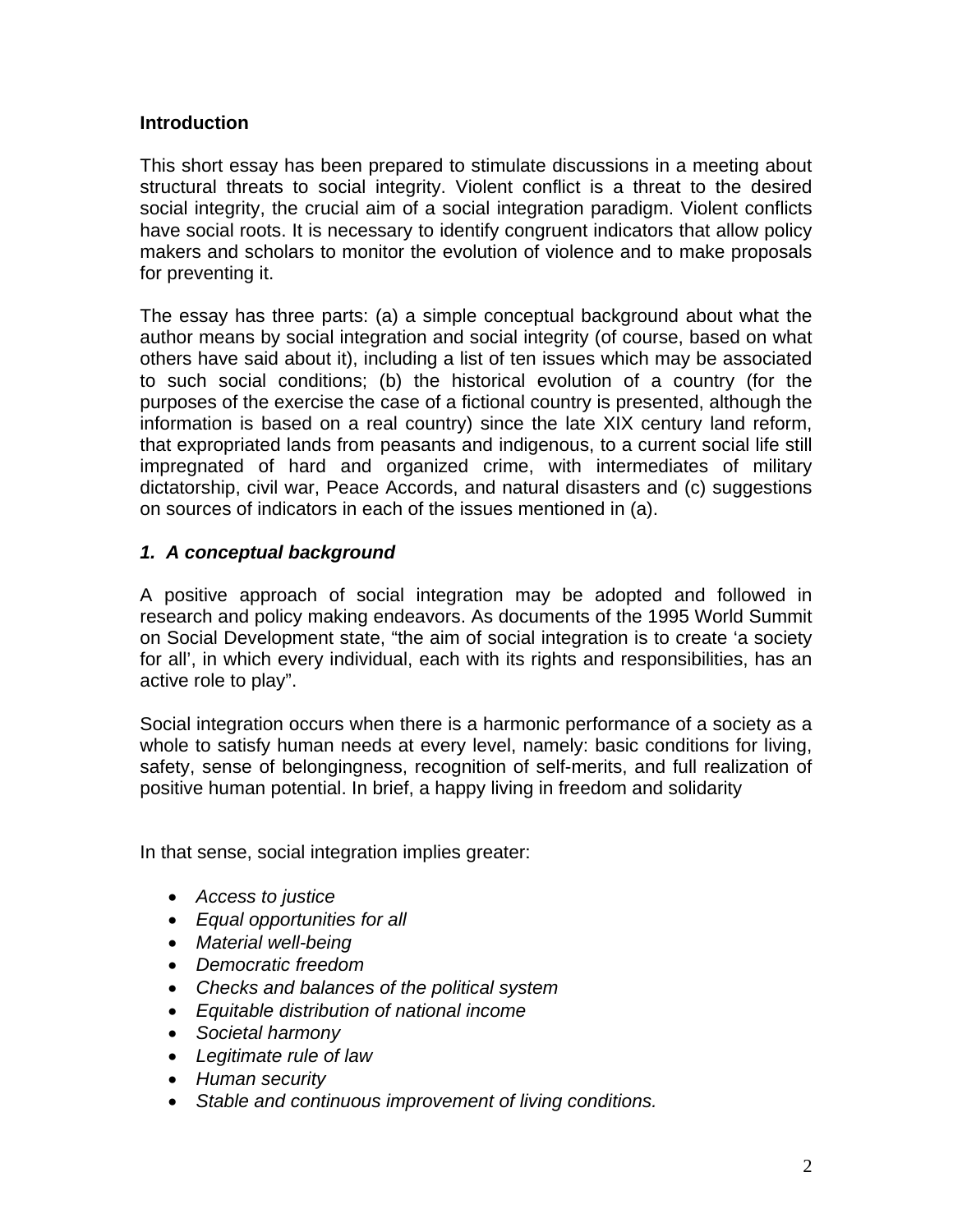Such ideal condition is a paradigmatic state of a society. Obviously, there are threats, both structural and juncture, to social integration. Deterioration of those social categories is a threat to social integration. The persistence of that deterioration will generate disintegration processes and violent conflicts.

#### *2. A case in point: the country of Wobehalan*

**WOBEHALAN** is a fictional country, fully named "Would Be a Happy Land.

In Wobehalan all the considered issues related to social integration were neglected and disrupted for one century and, as a logical result, there was a violent political-military conflict that reached its peak in the 1980's, and was ended through a successful mediation and peace-accords-building process.

The President of Wobehalan, gave a speech during the ceremony to sign a set of peace accords, in 1992. In that speech, he recognized that the armed conflict, in Wobehalan, had deep social, political, economic and cultural roots.

In fact, during almost the complete Twentieth Century, Wobehalan was ruled by a chain a governments that exercised social exclusion and political repression, and encouraged unjust distribution of the national income.

It is relevant to explain that Wobehalan is a tiny continental country that was conquered by Europeans in the XVI century and was ruled as a colony during three centuries. As it was a frequent pattern, Europeans almost erased from the earth indigenous population. In some instances, Europeans mixed with indigenous people and a mixed breed resulted. In general, power was associated to white skin; under privileges were associated to dark skin. So discriminatory practices became a common deed in that country.

For a better understanding of Wobehalan, it is enlightening to sum up a chronology of its history from the end of the XIX century until current times.

- In the last three decades of the XIX Century, the ruling classes implemented a land reform that expropriated land from peasants, most of them indigenous. The elites needed to consolidate the coffee production for the world market. Indigenous peasants and just peasants became poor unemployed that wandered around selling their labor force for very low salaries.
- The ruling elites needed to implement mechanisms of social control and founded the first institutions resembling police or constabulary forces. Of course, those bodies were in charge of protecting landlords threatened by poor people in demand of jobs, salaries, and food. The newborn security forces used increasingly violent means to control communities and individuals.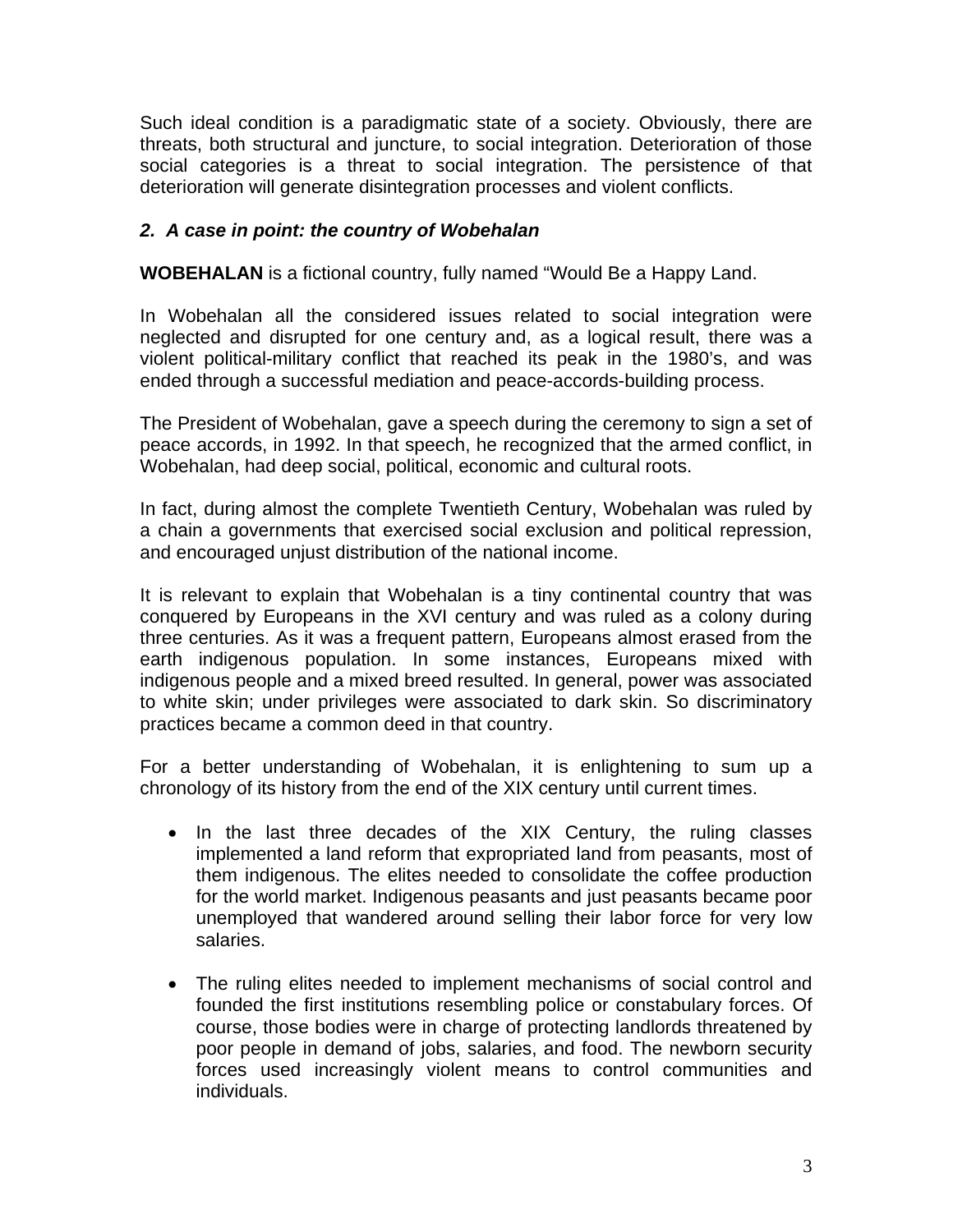- Working people were continuously repressed. As a reaction, they started to use violent means to defend themselves of inevitable repression. Violence became the very ethics of power and a trait of the culture.
- National wealth was increasingly concentrated in a few of hands. Vast majorities were almost penniless and frequently unemployed. A weak institutional building process occurred during the first decades of the XX Century. In virtue of trade international relations, some islands of progress and economic development were built inside the land.
- During the 1930's, governments --mostly in hands of oligarchy representatives in the first 30 years of the XX Century—became led by high rank officials of the armed forces, that played the role of a permanent structure of political power. Indeed, at the beginning, military acted as cronies of the oligarchy and later on, when foreign interests started to act in the domestic political arena, military entered into occasional conflicts with the oligarchy and big businesses. The political regime became harder.
- In 50 years, the military-based political regime became an institutional dictatorship. Early in the 1930's, the government forces crushed a rebellion of peasants mostly indigenous, organized under the leadership of political activists leaned to the left. Actually, some of the leaders were selfproclaimed Marxist-Leninists. That deed was the first stone to build an effective military dictatorship and to throw Wobeland into the entanglements of the bipolar world confrontation. Political freedoms and rule of law were casualties. The political regime was hard, absolute power brought absolute corruption. The judiciary system was both inept and corrupt; poor criminals crowded prisons. Rule of law and equal access to justice were mockery. The top ten percent of the population had the 50% of the national income and the lowest ten percent of the population had only the 2%. During more than four decades, there was only one political party, ruled by officials of the armed forces. The winner of every presidential election was, always, the candidate of that party that was all the time a highest rank official of the armed forces. Often, elections were held with only one candidate, the mentioned military official.
- Some efforts of modernization were impelled by the military rule, but in essence the social regime was unjust and exclusory, the political regime was repressive and the economic regime was characterized by an unequal distribution of the national income. In the international arena, theses illegitimate governments were accepted and respected, as shields that protected the country of the communist threat. And of course, the gross violations of human rights perpetrated by those governments were side seen by western democracies, since the military from Wobehalan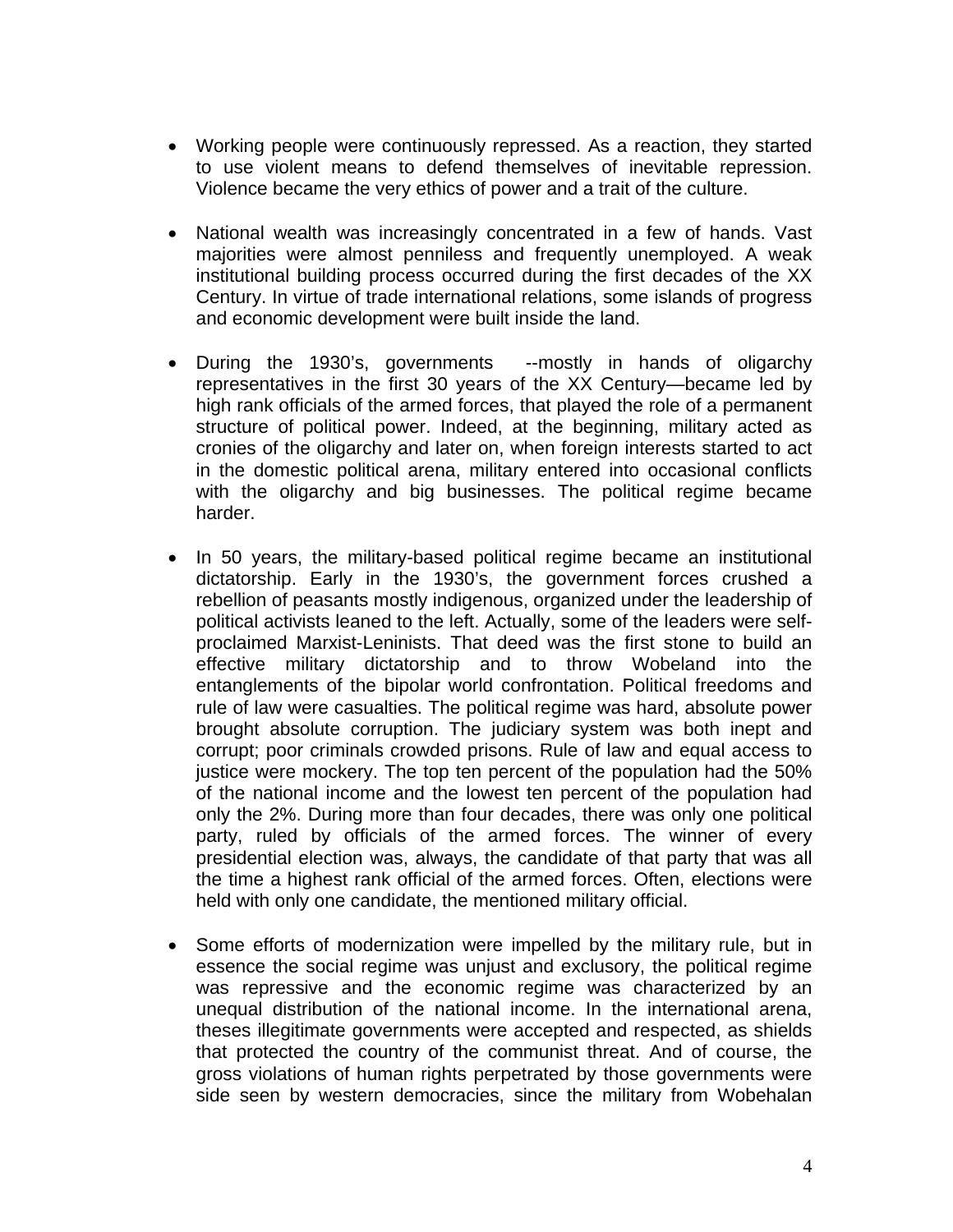were staunch defenders of the western Christian civilization. Islands of development and material well-being were the window shows of those governments.

- The Cold War put its feet on Wobehalan's reality. The keepers of the unjust status quo proclaimed themselves as pro U.S.A. interests; the opposition to the government was labeled as crony of the Soviet Union. Therefore, Wobehalan rulers were regarded as democrats, and those on the opposing side were communists.
- Political repression became harder. Leftist groups started to organize guerilla units and mass social movements. Society exploded and 50 years of military dictatorship and 100 years of unjust socio-economic regime began to fall in debris. Civil war started sometime at the beginning of the 1980's.

[The civil war was vicious and bloody. The violence –as the generalized condition in Wobehalan's society—impregnated all corners of the country. Social integration and social integrity were prominent casualties.

The civil war became a heavy load for the country. Casualties --most of them non-combatants and innocent people—were counted in thousands. Military confrontation had reached a stalemate. Stubborn rightist political elites, in a suicidal manner, rejected all the expressions of civilized settlement. Little by little the conflict became increasingly unbearable for both parties. Dialogue, negotiation, accords, and the signature of accords were links of a chain that was accepted for both fundamental parties in fight. The armed conflict had to be settled by political means. The country had to build a new social contract.]

- During the armed conflict, violence was rampant. Many individuals adopted violence as a way of living, as an attitude towards life, as the means to solve problems. The conflict provided many people the opportunity to receive hands-on training in communication skills, use of weapons and technological equipment, logistics principles and organizational processes. (These war skills found new uses after a negotiated peace).
- The International community played a vital role in getting a settlement of Wobehalan's armed conflict. Peace accords were signed. Those accords were, in fact, an agreed agenda for political, social, and economic changes. The peace accords looked for establishing a actual democratic regime, to protect the human rights for all, and reconcile the whole society. Of course, the peace accords looked forward to demilitarizing the society and the culture and to put the military under actual and effective civil control, in charge of legitimate popularly elected authorities.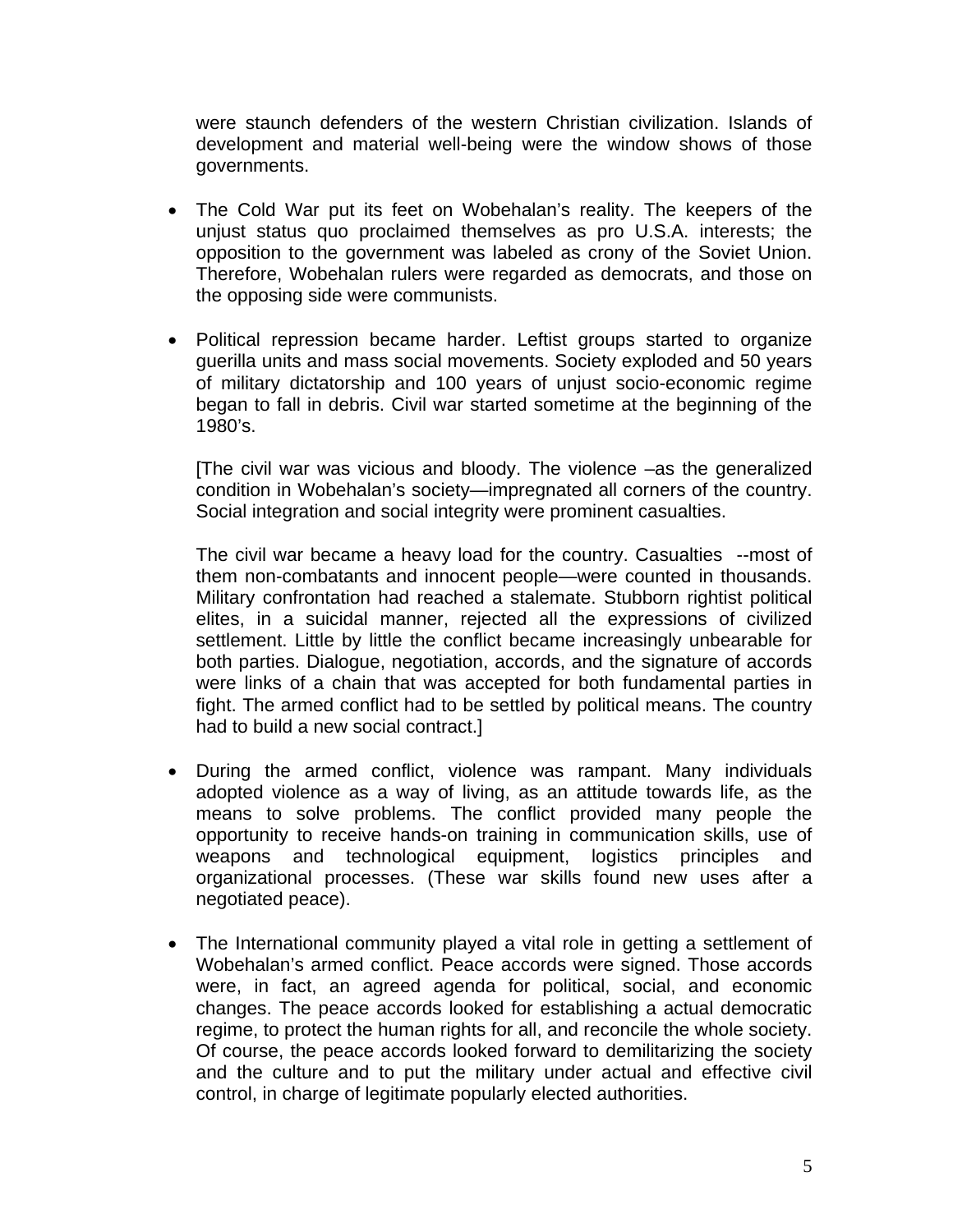- Most of the peace accords were implemented. They indeed represented a political transformation. One issue was neglected: the socio-economic changes and the fair relations between workers and entrepreneurs. In essence, the regime that consolidated itself at the end of the XIX century remained, with the normal changes imposed by the changing times of the world history.
- Wobehalan started to live a new stage of its history. Wounds were still open. Scars were hard to heal. Youth of the lowest social and economic strata had difficulties to insert themselves in the new situation. Most of them had flown, as children, with their families to other countries where they were excluded and rejected. Now, as teenagers or young individuals would come back to Wobehalan, and again they would be excluded and rejected. Other young people were familiar with the use of weapons, sophisticated equipment of communication, and managerial tools. And they were not re-inserted in social life, but unemployed.
- Human values of hard work, tolerance, solidarity and temperance were the social casualties of the armed conflict in Wobehalan. Conspicuous consumerism and tendency to get money through easy means gained social respectability. Many weapons were left uncontrolled. Proper conditions aroused for full fledged illegal and international drugs, arms, and stolen vehicles trafficking. Corruption and corrupters, both in public service and private enterprise, were to have happy times.
- Ten years after the signature of the peace accords, Wobehalan is entangled in many and huge social problems. In addition to common social pains, natural disasters have hit the country: earthquakes, floods and hurricanes. The capacity of resilience of people in Wobehalan is amazing. People that were expelled by the economic deprived system and the political repression during the 1970's and the 1980's are now relatively well-paid workers in other industrialized countries and they send yearly huge amounts of money in hard coins that support the economy. There are corners and pockets of development and modernity. The government is the result of fairly clean electoral processes. Former insurgent combatants are legislators of mayors of the main cities.
- Notwithstanding those niceties, Wobehalan is plagued with huge social problems with ancient roots.
- A recent survey, (reported by the international press on December 12, 2001) made by a credible think tank in Wobehalan, reports that the major concerns of citizens are poverty, unemployment and economic crisis.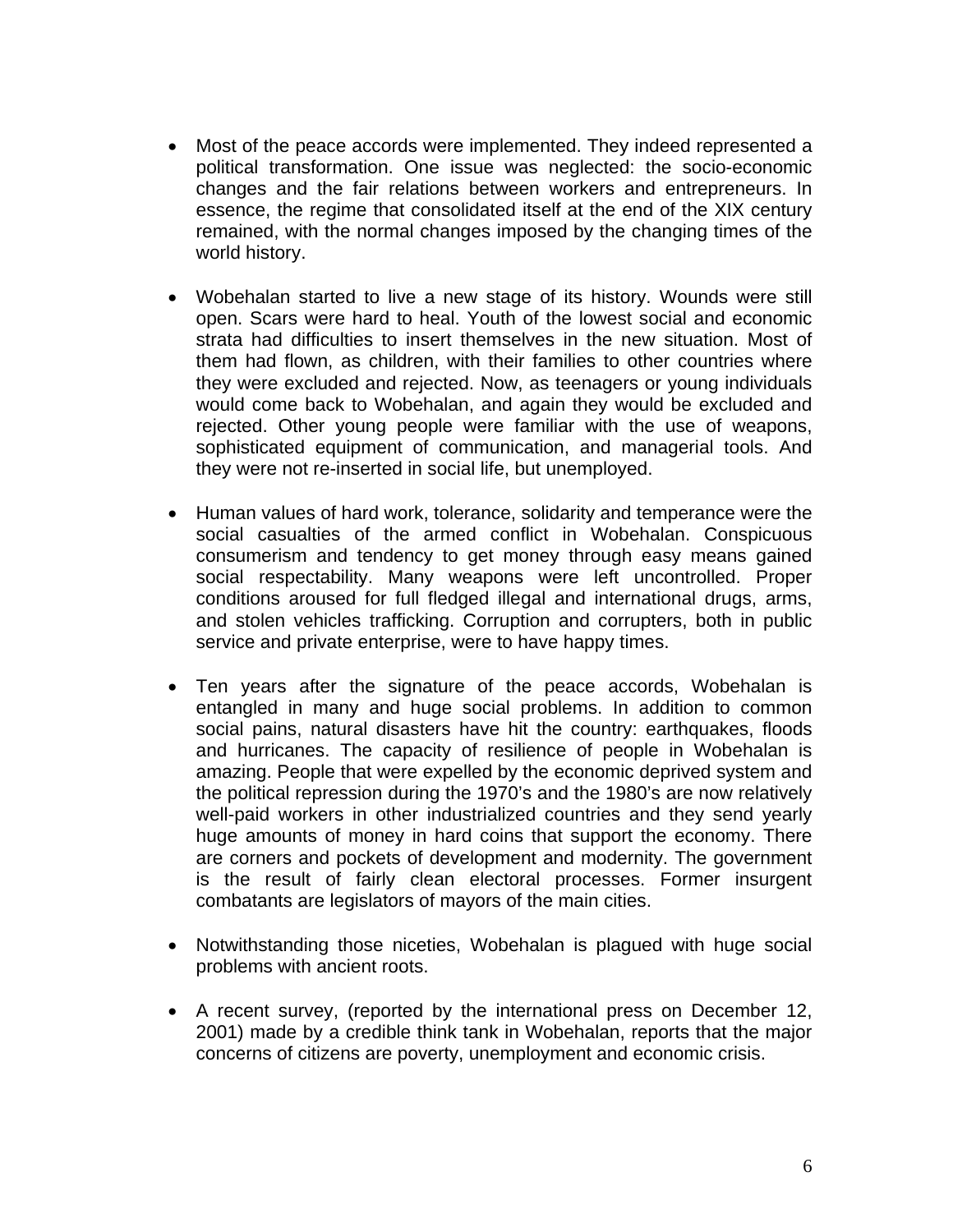- However, the most visible trait in current life of Wobehalan is the rampant criminality that affects the whole society. Assassinations, kidnappings, assaults and organized crime activities are common happenings in current day-to-day life of Wobehalan. Indeed, a threat to social integration of that suffered country.
- Recently, a sample of reality was taken from the social body of Wobehalan: an important newspaper of any day, October 26, 2001. What follows is the list of headlines of news related to crime that were on the newspaper of that day.
	- **(a) THREE INDIVIDUALS KIDNAPPED 46 YEARS OLD BUSINESSMAN**
	- **(b) TWO YOUNGSTERS WERE KILLED IN A DRUG RELATED EVENT**
	- **(c) A COMMERCIAL TRUCK IS ASSAULTED**
	- **(d) THREE GANG MEMBERS WERE WOUNDED BY OTHER GANSTERS**
	- **(e) BUS DRIVER SHOT YOUNG MAN TO DEATH BECAUSE OF TRAFIC DISPUTES**
	- **(f) THIRTY-THREE YEAR OLD FEMALE NURSE WAS SHOT TO DEATH IN A 'SPOT OF ASSAULTS' ON THE ROAD**
	- **(g) A POLICE OFFICER WAS ASSASINATED**
	- **(h) BUS OF PASSENGERS WAS ASSAULTED ON RURAL AREA ROAD**

These samples of news on crimes were taken from a newspaper in a country with a population of six million people that survive in 8.000 square miles. Indeed, such conflictive situation is a consequence of ancient disparities and social mishandlings. A pre conflict situation that generated an armed conflict; a settled armed conflict that neglected the socioeconomic agenda and the needed deep social changes; a general condition of social disintegration expressed by vicious crimes, both organized and common.

A few days later, November 4, 2001 the local press reported that ten people were killed in a bar in a crime presumably related to gang illegal drug trafficking. In describing the scene of the crime an international press agency reported: "The killing has made us recall the past civil war (1980- 1992)".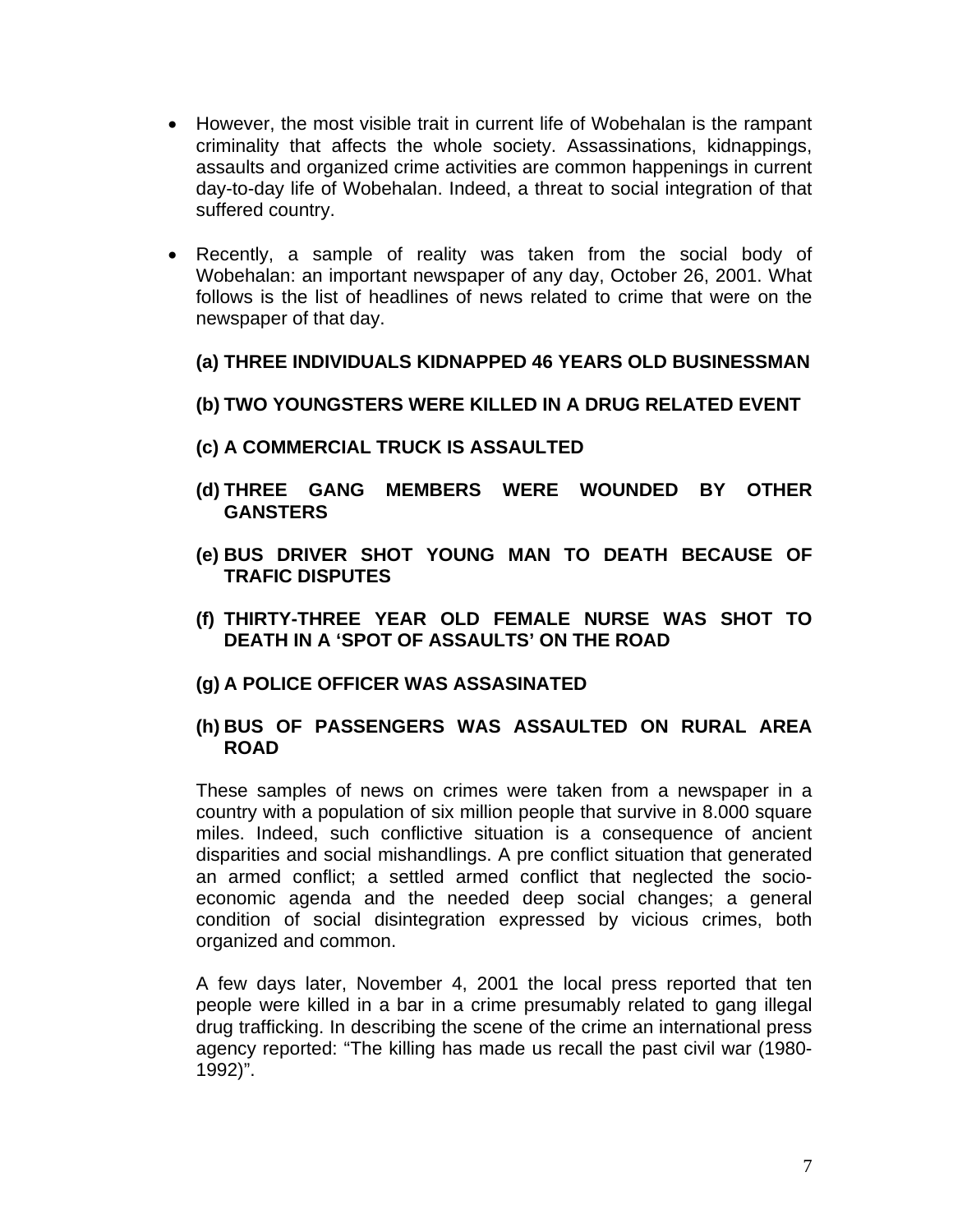- It is relevant, for the sake of comparisons, to talk about another small country in the same region of Wobehalan. This country started its social reform several decades ago. After a short internal armed conflict, more than 50 years ago, this neighboring country abolished the army, established public institutions to support the social development, and devoted high percentages of their public budget to education, health, housing and social programs. Since this is not a scholarly essay, but a narrative to provoke debate and discussion about threats to social integration and integrity, not so many figures and statistics are mentioned. However, some exceptions may be valid to enlighten the assertions about the problems in Wobehalan.
- The most recent statistics indicate that in Wobehalan 74% of the population has access to potable and processed water (in the mentioned neighboring country, 98%); 80% has access to health services (in the neighboring country, 100%), 16% of the public expenditures are devoted to education (in the neighbor country, the 22.8%); 2.5% of the Gross Domestic Product is devoted to education (in the neighboring country, the 5.4%). In Wobehalan there are more than 100 deaths, caused by violent deeds, per 100.000 people (In the neighboring country that figure is less than ten). In Wobehalan seventy-six percent of people in jail have a pending a trial (in the neighboring country, 18%).

#### *3...What should be done?*

There are several areas and conditions in which some conflicts may arise. The persistence of conflicts in those situations may be source of threats to social integrity. They have mentioned in item #1 of this essay. For each of them some source of indicators may be found. Let us see.

## *3.1. Access to justice*

Situation of prisons, people in jail with pending trial, due process to attend labor demands and judiciary measures to approach environment infractions.

## *3.2. Equal opportunities for all*

Discrimination in education, employment, politics, judiciary system and other related social matters.

## *3.3. Material well-being*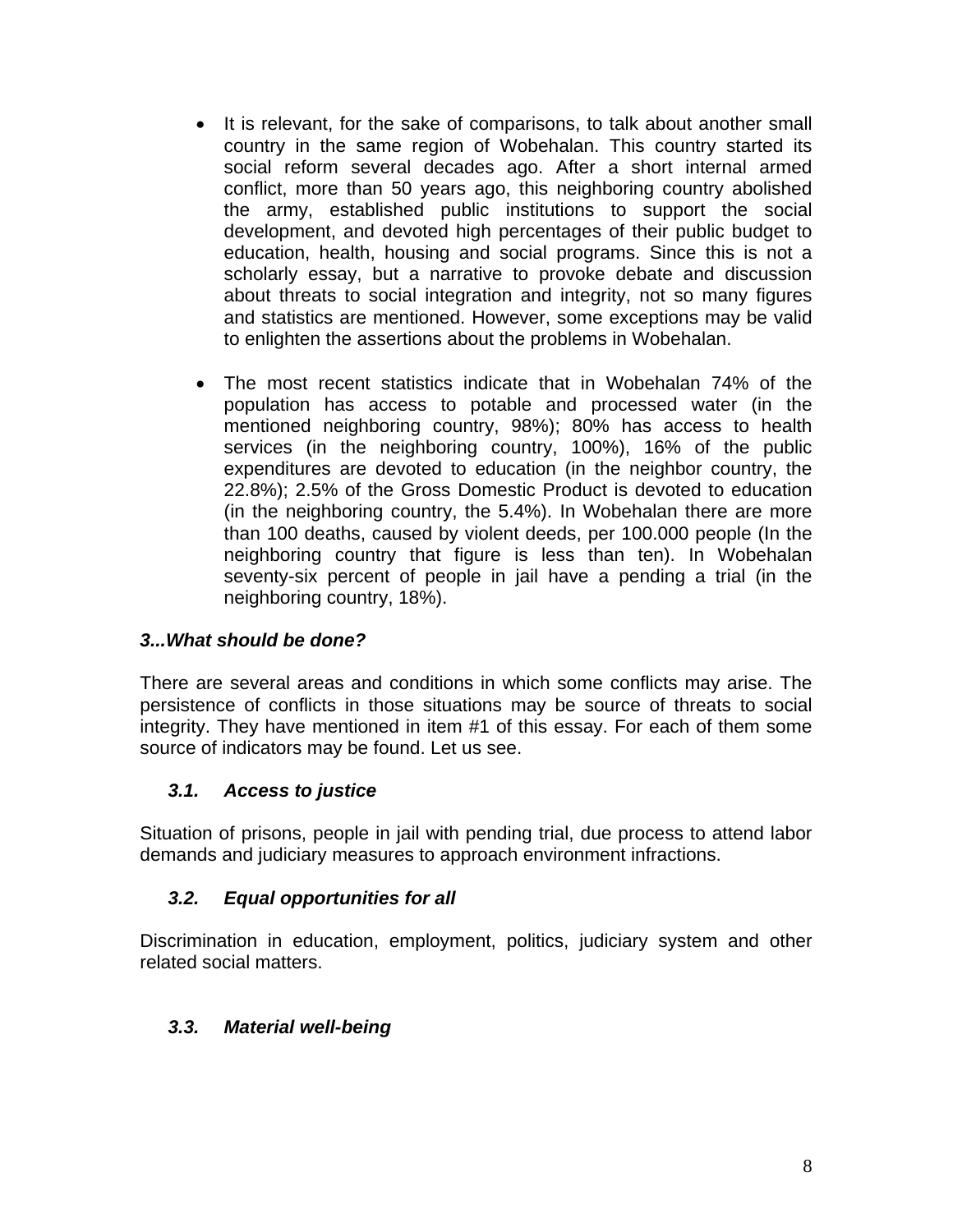Per capita income, conditions of living (housing, health, recreations for leisure time), access to technology for communications and home day-to-day problemsolving and public transportation.

## *3.4. Democratic freedom*

Freedom of speech, free press, informed citizens, accountability of public officials, opportunities for citizens to be listened in their demands as consumers and taxpayers, possibility of citizens to participate directly in decisions that affect their lives, unrestricted freedom to participate in legitimate political activities to elect and be elected.

## *3.5. Check and balances in political system*

Voting citizens, possibility to alternate political parties in power, actual and effective separation and coordination of the executive, legislative and judiciary branches, level of involvement of non-governmental organizations, accountability practices, rules for appropriations and budgeting of public funds.

## **3.6. Equitable distribution of national income**

National income absorbed by the top ten percent of the population and the ten percent of people at the bottom of the social structure. Comparison of income based on gender, age, ethnic condition, and area of living (rural or urban). People that live above and below the line of poverty.

## **3.7. Societal harmony**.

Respect for human rights, prevalence of human values such as solidarity and tolerance, specific weight of civil society organizations oriented to social services, conduct of groups in mass gatherings for sports, entertainment and politics. Vandalism. Gangs of young people. Corruption.

## **3.8. Legitimate rule of law**.

Access to due process. Law abiding attitudes. Decisional making process to legislate.

## **3.9. Human security**

Rate of crime, mainly of crimes related to threats and actual damages to physical integrity. Police conduct. Citizens' perceptions. Communities at risk. Vulnerability of communities due natural disasters. Illegal drug and arms trafficking. Stolen vehicles. Status of social violence. Homicides. Hate crime. Xenophobia.

# **3.10. Stable and continuous improving of living conditions**